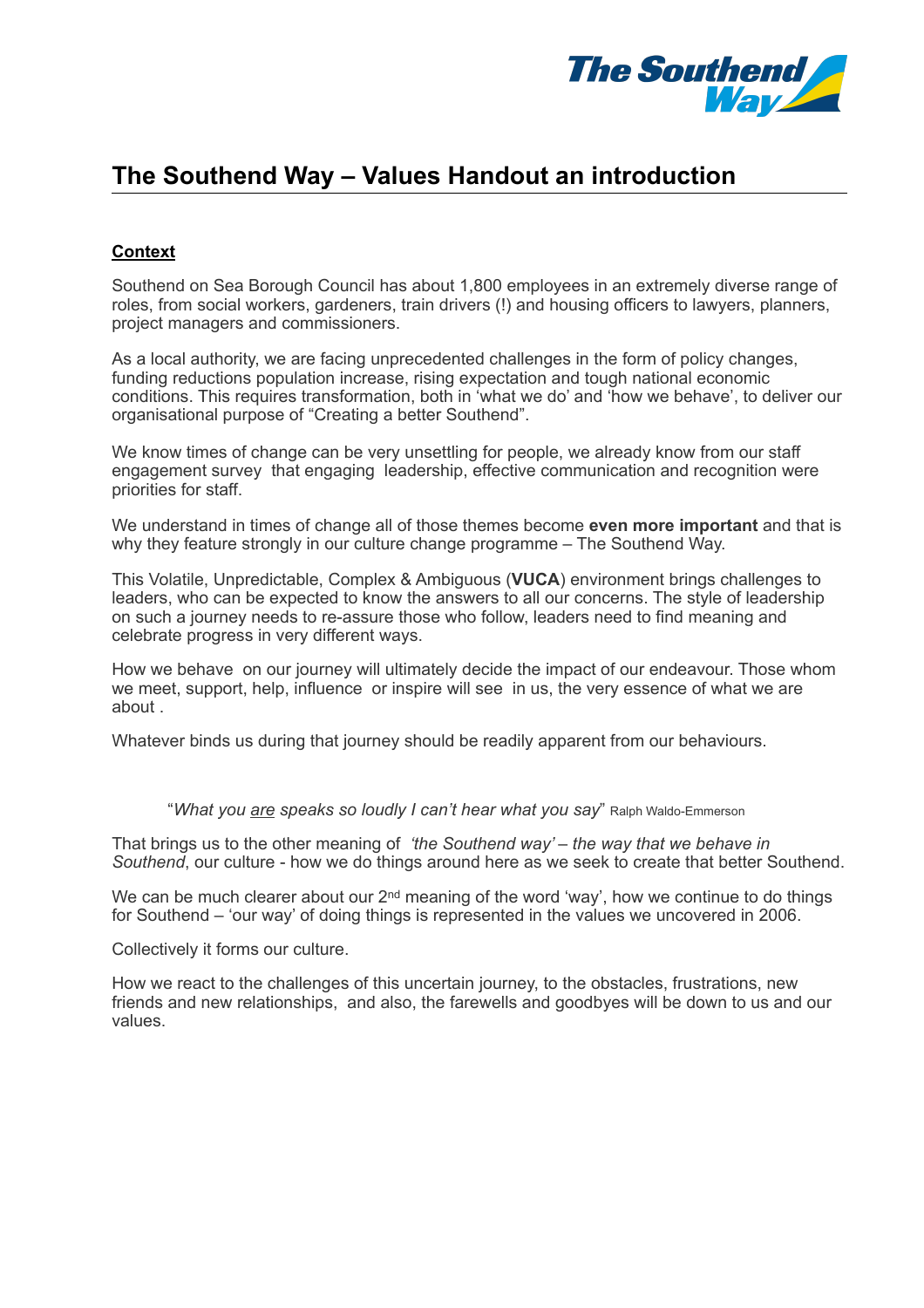

## **Our Values**

Uncovered in our first culture change programme in 2006, from the aspirations that our people had about how they wanted *their* organisation to be, our values are very powerful links to peoples emotional attachment to their careers/roles.

Values guide our behaviours, to act as a framework or reference point for how we do things. They are demonstrated by the attitudes and behaviours we display at work.

External inspectors (Ofsted, RoSPA, IIP, professional & public alike), visitors and partners have often commented that there is a noticeable 'way' about how we work in Southend Council. A 'spirit' that is about our commitment to our town and our enthusiasm to make it a better Southend.

It's being passionate about the town and it's people, what we can do to help.

Committing to achieve the results that we set our sights on, never resource rich we focus strongly on a 'can do' approach. If we don't have the resources we need then how do we about getting them?

Those values first uncovered 2006, were revalidated in 2011 and **are more important than ever.**

Wherever our ultimate destination is, how we behave whilst we go forward is completely 'in our gift'.

We need to harness the potential impact of our values now, they are more important than ever. they keep reminding us that our commitment to being proud to be a public servant, serving Southend, is still based on the right things – '**our Southend way'** of working:

#### EXCELLENCE  $We<sub>or</sub>$

Continually challenging ourselves towards achieving excellence for customers - from individuals, teams, services & ultimately the overall organisational impact. Commiting to excellence excites us to give our very best.

 $\mathbf{r}$ 

 $\overline{\phantom{a}}$ 

 $\mathbf{r}$ 



Customers don't fall 'between the cracks', experience a fragmented, or uncoordinated service. Increasingly this aligns to our partners, suppliers and other agencies with whom we work we expect their support too with this.

#### **RESPONSIBLE** We are all responsible for the performance of our organisation

Responsible for what we achieve – not just what we do. We are proud of our impact, rightfully expecting to be recognised and held responsible for the differences we make. Everyone of us takes some responsibility for the performance of the whole organisation.